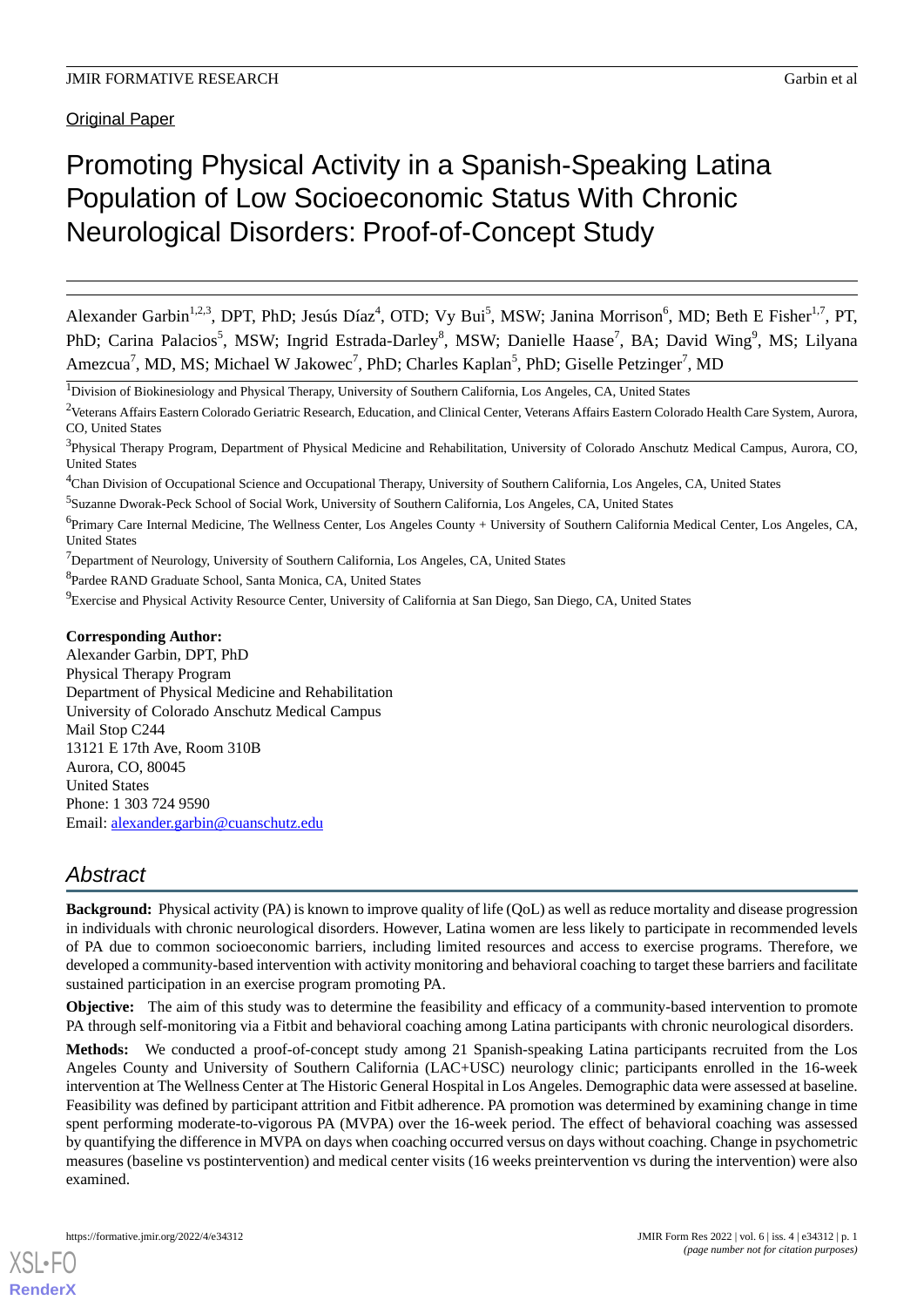**Results:** Participants were of low socioeconomic status and acculturation. A total of 19 out of 21 (90%) participants completed the study (attrition 10%), with high Fitbit wear adherence (mean 90.31%, SD 10.12%). Time performing MVPA gradually increased by a mean of 0.16 (SD 0.23) minutes per day (*P*<.001), which was equivalent to an increase of approximately 18 minutes in MVPA over the course of the 16-week study period. Behavioral coaching enhanced intervention effectiveness as evidenced by a higher time spent on MVPA on days when coaching occurred via phone (37 min/day, *P*=.02) and in person (45.5 min/day, *P*=.01) relative to days without coaching (24 min/day). Participants improved their illness perception (effect size *g*=0.30) and self-rated QoL (effect size *g*=0.32). Additionally, a reduction in the number of medical center visits was observed (effect size *r*=0.44), and this reduction was associated with a positive change in step count during the study period (*P*.=04).

**Conclusions:** Self-monitoring with behavioral coaching is a feasible community-based intervention for PA promotion among Latina women of low socioeconomic status with chronic neurological conditions. PA is known to be important for brain health in neurological conditions but remains relatively unexplored in minority populations.

**Trial Registration:** ClinicalTrials.gov NCT04820153; https://clinicaltrials.gov/ct2/show/NCT04820153

*(JMIR Form Res 2022;6(4):e34312)* doi: [10.2196/34312](http://dx.doi.org/10.2196/34312)

#### **KEYWORDS**

exercise; quality of life; motivation; promotion; community study; clinical trial

# *Introduction*

In the last decade, studies have established the vital role of physical activity (PA), particularly sustained moderate-to-vigorous PA (MVPA), in chronic neurological disorders due to its ability to improve neurological outcomes, quality of life (QoL), and reduce disease progression [\[1-](#page-10-0)[5\]](#page-11-0). Currently, the generalizability of these findings to US minority populations and different socioeconomic status groups in the United States is unclear given the fact that the vast majority of clinical research has been predominantly conducted on White males with affordable access to medical care.

Studies examining individuals who are regularly engaged in exercise in the United States have indicated that lack of PA is prevalent in Latinx groups compared to other ethnic groups [[6\]](#page-11-1). In terms of sex, a high percentage (74%) of Latina women do not participate in exercise activities, and this number increases with age [\[7](#page-11-2),[8\]](#page-11-3). While there are numerous reasons for this occurrence, a substantial contributor includes the lack of resources and accessibility to programs that promote PA and exercise [\[9\]](#page-11-4). Therefore, it is paramount that clinical studies focus on development of accessible interventions that are capable of increasing PA in underrepresented communities and ethnic groups. One potential approach includes the implementation of a community-based intervention consisting of activity monitoring by personal activity monitors, such as wrist-worn Fitbit devices, with behavioral coaching. Numerous studies have demonstrated that this approach is impactful and successfully promotes PA among healthy individuals as well as those with medical conditions, including obesity, diabetes, and neurological disorders [[10-](#page-11-5)[12\]](#page-11-6). It is yet to be established whether specific motivational strategies can demonstrate efficacy in a Latina population among individuals with chronic neurological conditions.

The purpose of this proof-of-concept study was to examine the feasibility and efficacy of a community-based wellness center intervention to promote PA in a Latina population with chronic neurological disorders.

# *Methods*

#### **Ethical Considerations**

The University of Southern California Institutional Review Board (IRB) approved all study procedures (IRB No. HS-18-00993). The funder did not require registration; however, the trial was retrospectively registered at ClinicalTrials.gov (NCT04820153) for publication. The authors confirm that any related clinical trials have been registered. All study participants provided written informed consent.

# **Study Participants**

The target sample size for this proof-of-concept study was 20 participants, as this is similar to sample sizes used in previous preliminary Fitbit wear studies [[11](#page-11-7)[,13](#page-11-8)]. Inclusion criteria included the following: (1) diagnosed with a neurological disorder, (2) able to use the Fitbit activity monitor as determined by participant self-report after receiving instructions from a study coordinator, (3) own a smartphone device, (4) ambulatory without assistance, (5) able to provide informed consent, (6) live within commuting distance to The Wellness Center (TWC) at The Historic General Hospital in Los Angeles, (7) Spanish speaking, and (8) have internet access. Exclusion criteria included any physical condition that precluded engagement in exercise or PA.

# **Study Design**

# *Recruitment and Community Site*

Candidate Latina participants living in Central and East Los Angeles were identified by bilingual attending neurologists in the Department of Neurology; candidates were identified in the clinic at the Los Angeles County and University of Southern California (LAC+USC) Medical Center. The LAC+USC neurology clinic primarily serves a Latinx population of low socioeconomic status who have a wide spectrum of neurological conditions, including epilepsy, chronic headache, migraine, stroke, Parkinson disease, and multiple sclerosis. A total of 21 individuals consented to participate in the study [\(Figure 1\)](#page-2-0); these participants enrolled in the study at TWC, a community center located within the Boyle Heights community of East Los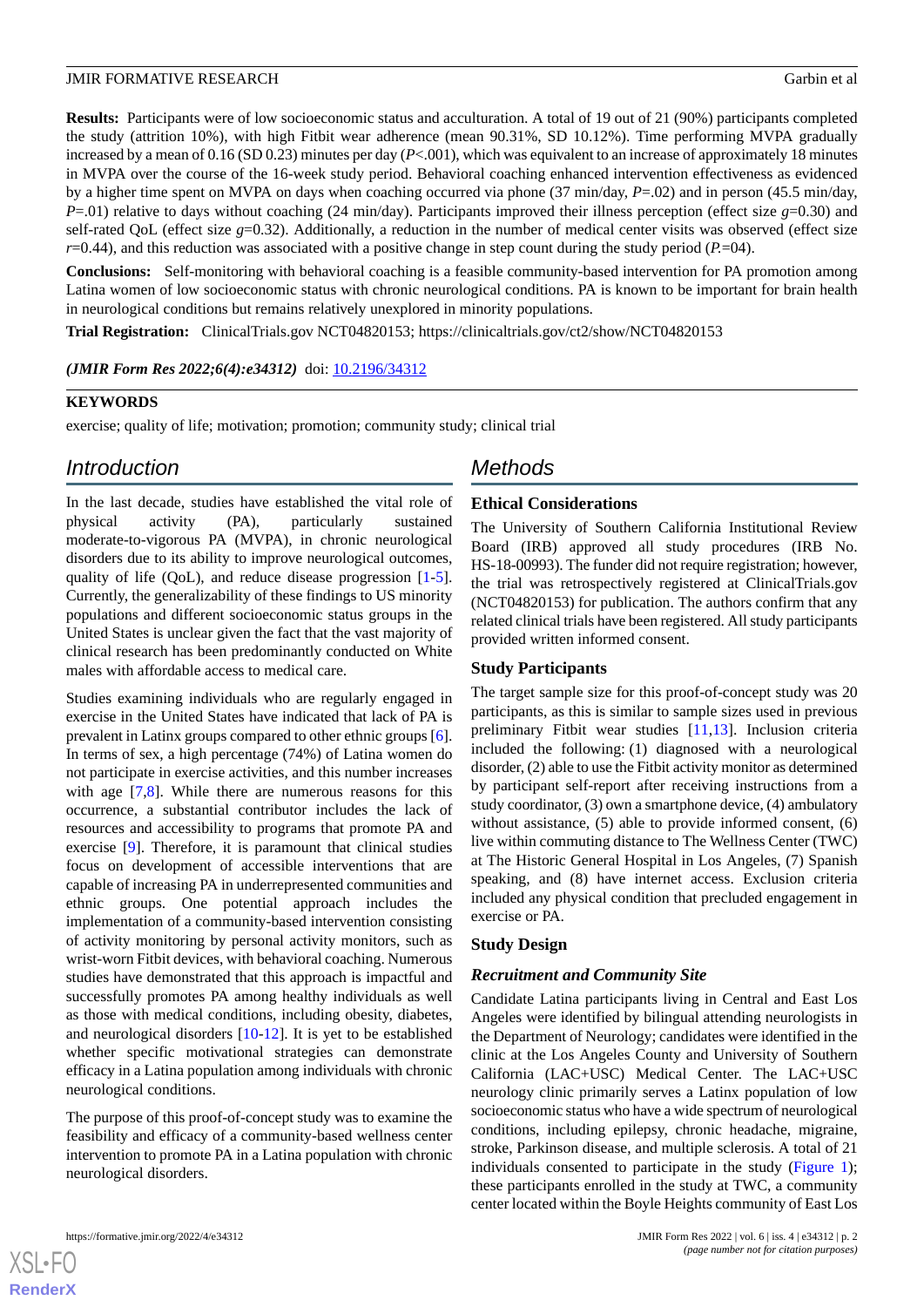Angeles that offers free health and wellness classes and programs. TWC was founded in 2014 and provides a wide range of services to patients, caregivers, and their families.

<span id="page-2-0"></span>**Figure 1.** CONSORT (Consolidated Standards of Reporting Trials) flow diagram.



#### *Community-Based PA Intervention*

The study consisted of a 16-week community-based intervention aimed at promoting PA through behavioral coaching and self-monitoring via a Fitbit Alta HR activity device (Fitbit, Inc). Intervention length was based on the success of similar PA promotion studies using Fitbit devices among healthy individuals and those with various medical disorders [[11,](#page-11-7)[12](#page-11-6)]. Upon enrollment, individuals received Fitbit personal activity monitors and were instructed on their usage and maintenance. Participants were notified at the commencement of the study that they would be allowed to keep their Fitbit activity monitor upon study completion.

# *Fitbit Personal Activity Monitors*

Individuals were provided with the Fitbit device and charger and were asked to wear the Fitbit device every day during the 16-week study except when bathing or swimming. Individuals had the Fitbit app program set up on their smartphones, thus allowing for continuous self-monitoring of PA by the Fitbit device and longitudinal monitoring to collect data by the Fitbit app throughout the 16-week study period. Participants' Fitbit wear compliance was encouraged by a once-a-week behavioral coaching phone call. Monitored PA data from the Fitbit were downloaded weekly.

# *Behavioral Coaching*

Navigators at TWC are Latina women who come from Central and East Los Angeles communities. Their role at the TWC is to perform outreach, perform health coaching, and guide members to health resources. Within the study, navigators provided assistance by motivating participants and providing support for any technological issues. Behavioral coaching consisted of the following: (1) 1 hour of Lifestyle Redesign at baseline and at week 4 with an occupational therapist of Latino background located at TWC and (2) weekly contacts of 5 to 10 minutes in length from TWC navigators by telephone. Lifestyle Redesign is a well-established program for promoting behavioral modification including PA by addressing physical, psychosocial, and environmental barriers to health. It incorporates self-care strategies and goal setting and has been validated in Latinx populations [[14\]](#page-11-9). For this intervention, goal setting centered on supporting increased PA for each participant. This was accomplished by asking participants at baseline what activities they wanted to do to increase PA in their lives and by subsequently collaborating on plans to incorporate these activities into their daily lives. The weekly contacts from navigators occurred either in person or via phone and focused on promotion of PA, Fitbit wear, and goal review.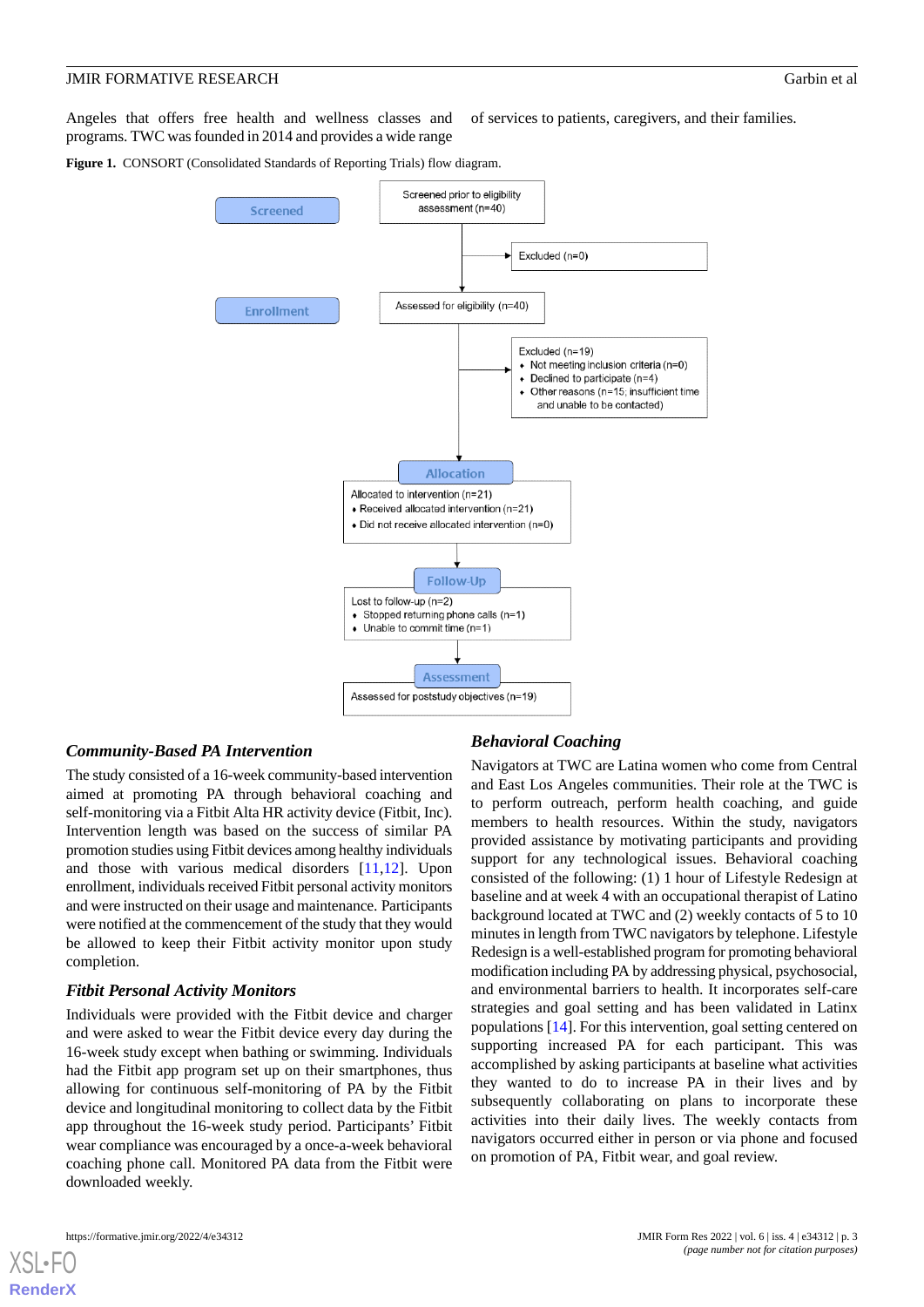#### **Study Participant Characteristics**

#### *Sociodemographics*

Sociodemographic information included age, sex, primary language, highest education level achieved, health perception, neurological diagnoses, primary care provider status, insurance status, housing status, and food insecurity. Zip code data were collected and subsequently assessed to infer income category [[15\]](#page-11-10). Specifically, median incomes for participant zip codes were compared to the Los Angeles County (LAC) median income and were categorized as very low income (<50% of LAC median income), low income (50%-80% of LAC median income), or not low income (>80% of LAC median income) per the US Department of Housing and Urban Development recommendations.

# *Acculturation*

Acculturation is defined as the cultural modification of an individual or group by adapting to or borrowing traits from one culture and displacing characteristics, habits, attitudes, and mode of life of another culture. Acculturation was assessed through the Short Acculturation Scale for Hispanics (SASH), a 12-item questionnaire where questions are answered using a 5-point Likert scale. The SASH is used to assess the level to which participants acculturate or adopt the attitudes, values, customs, beliefs, and behaviors of another culture. The scale provides an overall score as well as three subscale scores in language use, media preference, and ethnic and social relations. A higher score indicates higher acculturation with the culture of the United States [\[16](#page-11-11)].

#### **Outcomes Measures**

#### *Fitbit Data Measures*

Objective PA and wear-time data gathered from the Fitbit device were stored, visualized, and aggregated through a commercially available service (Fitabase Inc, Small Steps Labs) using Health Insurance Portability and Accountability Act–compliant deidentified unique participant emails. PA measures included step count and time spent on (1) sedentary activity; (2) light, moderate, and vigorous PA (LMVPA); or (3) MVPA. Activity intensity was quantified via a Fitbit proprietary algorithm based on metabolic equivalents of task. To evaluate compliance to Fitbit device wearing, day wear was calculated as the "total wear minutes" (derived from minutes where Fitbit captured heart rate value) minus the "in-bed minutes" (derived from the Fitbit proprietary sleep detection algorithm). Data for each day were first inspected for technical adherence, defined as having accurate sleep data (ie, in-bed minutes greater than 180 minutes if day wear minutes were greater than 1080 minutes out of the maximum of 1440 minutes per day) and activity data (ie, LMVPA minutes greater than 0 minutes if day wear minutes were greater than 600 minutes [10 hours]). Personal adherence, defined as greater than 10 hours of Fitbit wear per day, was subsequently assessed for days that were technically adherent. Fitbit-recorded PA measures were only analyzed for days with valid technical adherence and personal adherence.

#### *Quality of Life Scale*

The Quality of Life Scale (QoLS) was used to assess an individual's view of their health, how well they feel, and how well they were able to complete their usual activities [[17\]](#page-11-12). The QoLS is a 16-item assessment, with items rated on a 7-point Likert scale, measuring five life domains: (1) material and physical well-being; (2) relationships with others; (3) social, community, and civic activities; (4) personal development and fulfillment; and (5) recreation. A higher score is indicative of a higher perceived QoL.

#### *Illness Perception Scale*

The Brief Illness Perception Questionnaire (BIPQ) was administered to assess individuals' perceptions of their health and well-being [\[18](#page-11-13)]. The BIPQ is a 9-item questionnaire, with questions rated on a 10-point Likert scale. Each question assesses one dimension of illness perception, including cognitive and emotional representation, level of personal and treatment control, and sense of identity and concern. A higher score indicates a more threatening view of a participant's illness.

#### *System Usability Scale*

The System Usability Scale was used to ascertain an individual's opinion on the usability of the Fitbit phone app, Fitbit activity monitor, and the combination of the Fitbit device and app [[19\]](#page-11-14).

#### *LAC+USC Medical Center Visits*

The total number of outpatient and inpatient visits to the LAC+USC Medical Center was determined during the 16-week period prior to study initiation and during the period of the study intervention using electronic medical records. LAC+USC Medical Center visits were monitored to gather insight into participants' overall health behaviors as well as to specifically understand the impact of PA promotion on health care use.

#### **Data Analysis**

Analyses were completed using the statistical analysis package R (version 3.6.0; The R Foundation) [\[20](#page-11-15)]. The mean and SD of the data were calculated to describe the sociodemographic characteristics, scale outcomes, and Fitbit-recorded PA. Individuals' rates of change in Fitbit-recorded PA measures were quantified by an activity (eg, MVPA) by day regression slope. Promotion of PA was determined by examining whether time spent performing MVPA increased throughout the 16-week intervention period or stayed stationary. To accomplish this, a Kwiatkowski-Phillips-Schmidt-Shin (KPSS) test was performed on the time-series MVPA data. If the KPSS test was significant, indicating that MVPA data were nonstationary, an MVPA by time (day) Pearson correlation was calculated to determine whether time spent performing MVPA significantly increased or decreased throughout the intervention period. A Kruskal-Wallis test was employed to evaluate differences in PA measures on days with varying behavioral coaching contact types (ie, phone, in person, or no contact). When appropriate, the Dunn test was performed to determine the locus of significance [[21\]](#page-11-16). Changes in scale outcomes from baseline to postintervention and medical center visits from baseline to the study period were assessed by paired *t* tests (2-tailed) or Wilcoxon signed-rank tests depending on normality. Hedges *g*

 $XS$ -FO **[RenderX](http://www.renderx.com/)**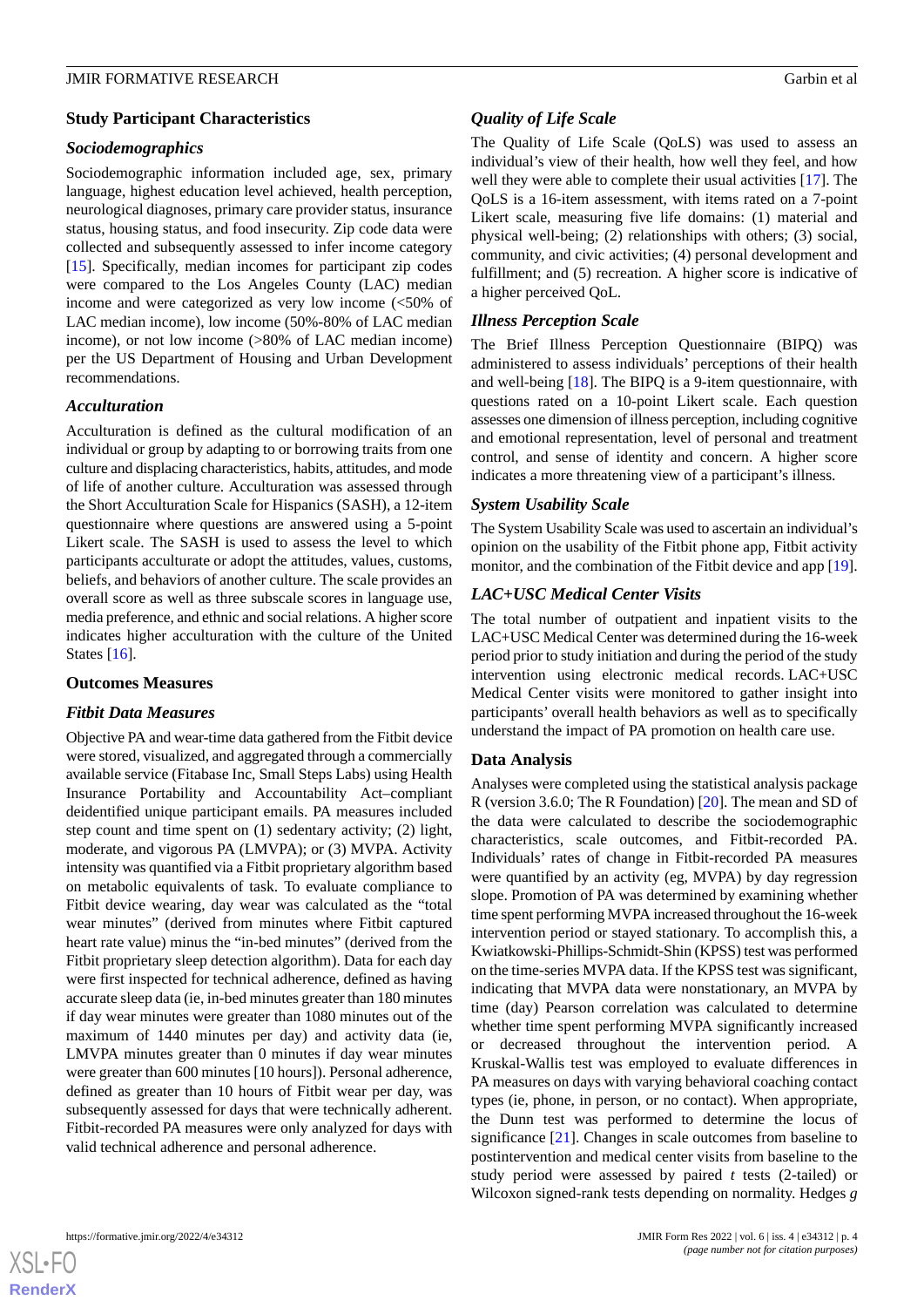was used to calculate effect size when changes were quantified by paired *t* tests. The *r* statistic—obtained from the formula *r*  $=$  *Z* statistic / sqrt(n)—was used with the Wilcoxon signed-rank test. A Pearson correlation assessed the relationships between participant-level rates of change in PA measures and changes in medical center visits. An  $\alpha$  level of less than .05 was considered statistically significant.

# *Results*

### **Participant Characteristics**

Key demographics of study individuals are presented in [Table](#page-5-0) [1.](#page-5-0) A total of 21 Latina participants were enrolled, and 19 (90%) of them completed the study, giving an attrition rate of 10%.

The mean age of the sample was 47 years (SD 9.0, range 29-64). Neurological diagnoses included chronic headaches and migraines (n=13, 68%), Parkinson disease (n=2, 11%), multiple sclerosis (n=2, 11%), and trigeminal neuralgia (n=2, 11%). The majority of individuals were considered to be of low socioeconomic status. A total of 76% (13/17) of participants were living in low- or very low–income areas; 63% (12/19) completed less than a high school–level education; 41% (7/17) reported housing insecurities, defined as not having housing or being worried about losing housing; and 53% (9/17) reported food insecurities, defined as being worried about running out of food before having money to buy more. Overall, study participants had low acculturation to United States culture, as evidenced by a mean acculturation score of 1.81 (SD 0.65).

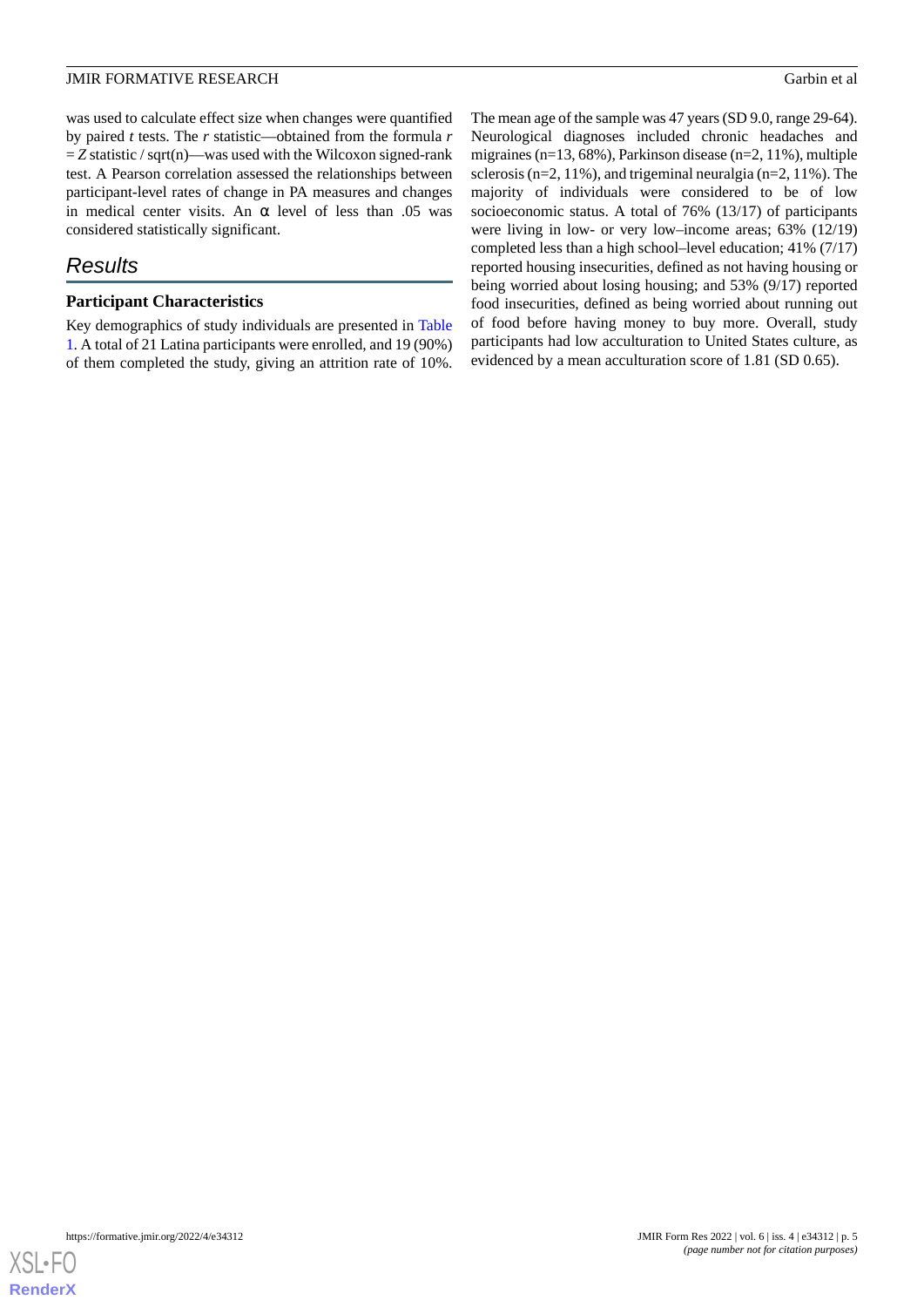# **JMIR FORMATIVE RESEARCH** Garbin et al.

<span id="page-5-0"></span>**Table 1.** Sociodemographic characteristics of the study participants.

| Characteristics                                                 | Values $(N=19)$ |
|-----------------------------------------------------------------|-----------------|
| Age (years), mean (SD, range)                                   | 47 (9.0, 29-64) |
| Sex (female), n (%)                                             | 19(100)         |
| Neurological diagnosis, n (%)                                   |                 |
| Chronic headaches and migraines                                 | 13(68)          |
| Parkinson disease                                               | 2(11)           |
| Multiple sclerosis                                              | 2(11)           |
| Trigeminal neuralgia                                            | 2(11)           |
| Primary language, n (%)                                         |                 |
| Spanish                                                         | 18(95)          |
| English                                                         | 1(5)            |
| Self-reported overall health (n=17), n (%)                      |                 |
| Excellent or good                                               | 5(29)           |
| Fair or poor                                                    | 12(71)          |
| Socioeconomic status (n=17), n (%)                              |                 |
| Zip code family income category                                 |                 |
| Not low income                                                  | 4(24)           |
| Low income                                                      | 10(59)          |
| Very low income                                                 | 3(18)           |
| <b>Highest education level achieved</b>                         |                 |
| $\leq$ 11th grade                                               | 12(63)          |
| $\geq$ 12th grade                                               | 7(37)           |
| Housing status (n=17), $n$ (%)                                  |                 |
| Have housing                                                    | 10(59)          |
| Worried about losing housing or do not have housing             | 7(41)           |
| <b>Insurance status</b>                                         |                 |
| Public insurance                                                | 11(58)          |
| Other, none, or do not know                                     | 8(42)           |
| Primary care provider                                           |                 |
| Yes                                                             | 13 (68)         |
| $\rm No$                                                        | 6(32)           |
| Food insecurity (n=17), $n$ (%)                                 |                 |
| Yes                                                             | 9(53)           |
| $\rm No$                                                        | 8(47)           |
| Acculturation, as measured by the SASH <sup>a</sup> , mean (SD) |                 |
| Average score                                                   | 1.81(0.56)      |
| Language use score                                              | 1.52(0.73)      |
| Media preference score                                          | 2.09(1.10)      |
| Ethnic and social relations score                               | 1.96(0.53)      |

<sup>a</sup>SASH: Short Acculturation Scale for Hispanics. Total average and subscale scores range from 1 to 5. Higher scores indicate higher acculturation.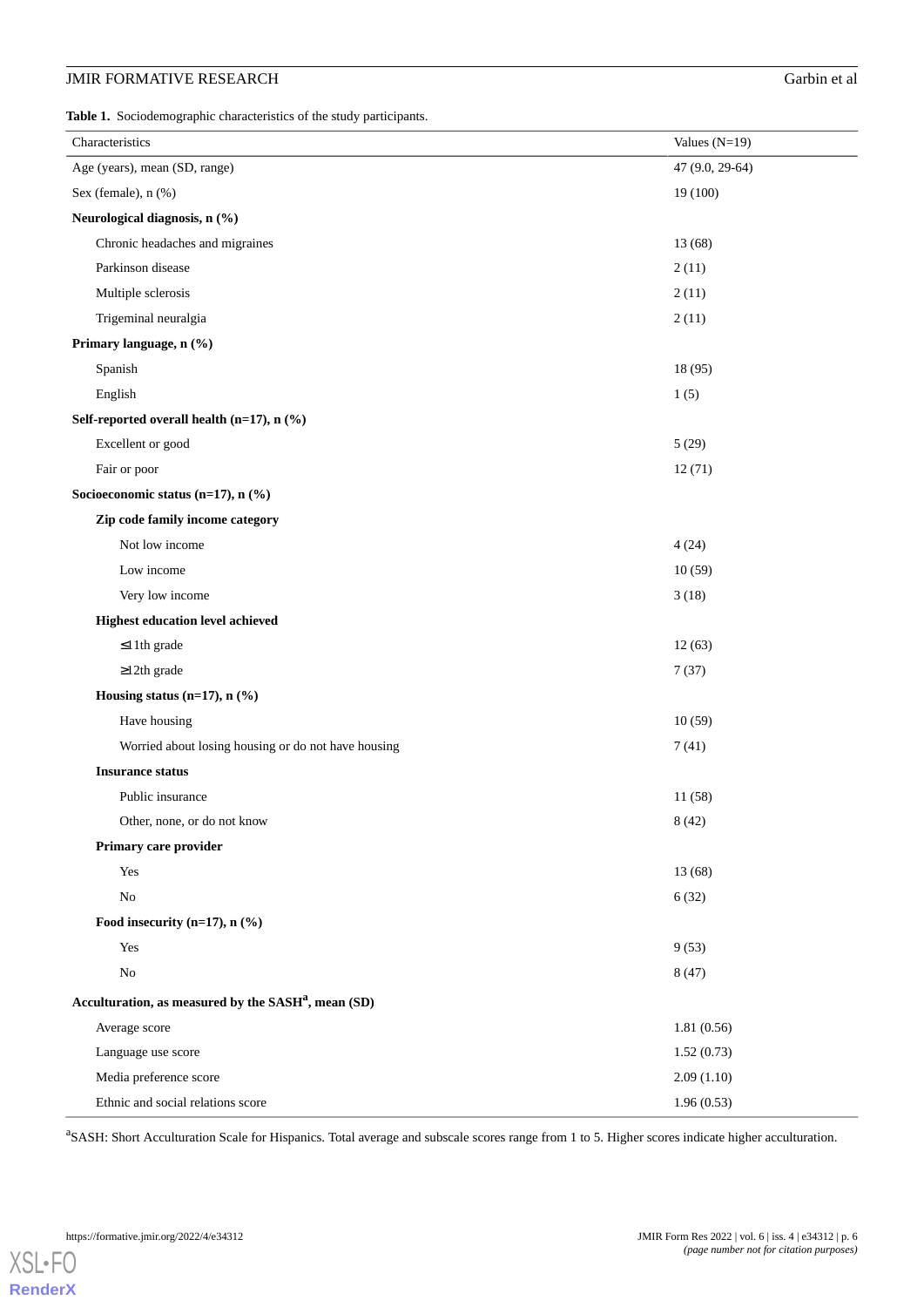#### **Intervention Adherence and Safety**

A total of 19 out of 21 (90%) participants completed the intervention study, while 2 (10%) participants were lost to follow-up. No adverse events were reported by participants. A mean of 93.6% (SD 9.5%) of days during the intervention period had valid technical adherence. There was also high personal adherence, as the average participant wore their Fitbit for 10 hours or greater on a mean of 90.31% (SD 10.12%) of days throughout the 16-week trial (mean 5.95, SD 1.02 days/week). Further, while the recommended day wear time was 10 hours, the average participant wore their Fitbit for a mean of 15.44 (SD 1.06) day waking hours. Participants rated the usability of the Fitbit device and app as good (score 71.4) to excellent (score 85.5) [\[22](#page-11-17)], potentially reflecting the high adherence [\(Table 2\)](#page-6-0).

<span id="page-6-0"></span>**Table 2.** Fitbit wear adherence, physical activity, and system usability feedback.

| Measure                                          | Mean $(SD)$       |
|--------------------------------------------------|-------------------|
| Adherence                                        |                   |
| Technical adherence (% days)                     | 93.6 (9.50)       |
| Personal adherence (% days)                      | 90.31 (10.12)     |
| Valid personal adherence days per week           | 5.95(1.02)        |
| Wear minutes per day waking hour                 | 926.61 (63.27)    |
| Physical activity per day                        |                   |
| Number of steps                                  | 9859.99 (2616.22) |
| Sedentary minutes                                | 583.51 (80.15)    |
| LMVPA <sup>a</sup> minutes                       | 336.84 (80.09)    |
| MVPA <sup>b</sup> minutes                        | 36.63 (18.26)     |
| Individual rate of change per day                |                   |
| Number of steps                                  | $-0.91(27.69)$    |
| Sedentary minutes                                | $-0.07(0.62)$     |
| <b>LMVPA</b> minutes                             | 0(0.71)           |
| <b>MVPA</b> minutes                              | 0.16(0.23)        |
| System Usability Scale <sup>c</sup> feedback (%) |                   |
| Fitbit device                                    | 76.3(7.4)         |
| Fitbit app                                       | 78.4(8.0)         |
| Fitbit device and app combined                   | 82.9 (10.5)       |

<sup>a</sup>LMVPA: light, moderate, and vigorous physical activity.

b<sub>MVPA</sub>: moderate-to-vigorous physical activity.

<sup>c</sup>Higher percentages of feedback for the System Usability Scale indicate higher usability.

# **Promotion of Physical Activity**

The average participant increased their time spent performing MVPA by a mean of 0.16 (SD 0.23) minutes per day over the 16-week study period, which was equivalent to a cumulative increase of approximately 18 minutes. PA was promoted as

indicated by a significant KPSS test (*P*=.01 and subsequent significant positive Pearson correlation [*r*=0.457, 95% CI 0.297-0.592]; *P*<.001) detailing that time spent performing MVPA increased throughout the 16-week study period ([Figure](#page-7-0) [2\)](#page-7-0). No changes were observed during the intervention period for other PA measures [\(Table 2\)](#page-6-0).

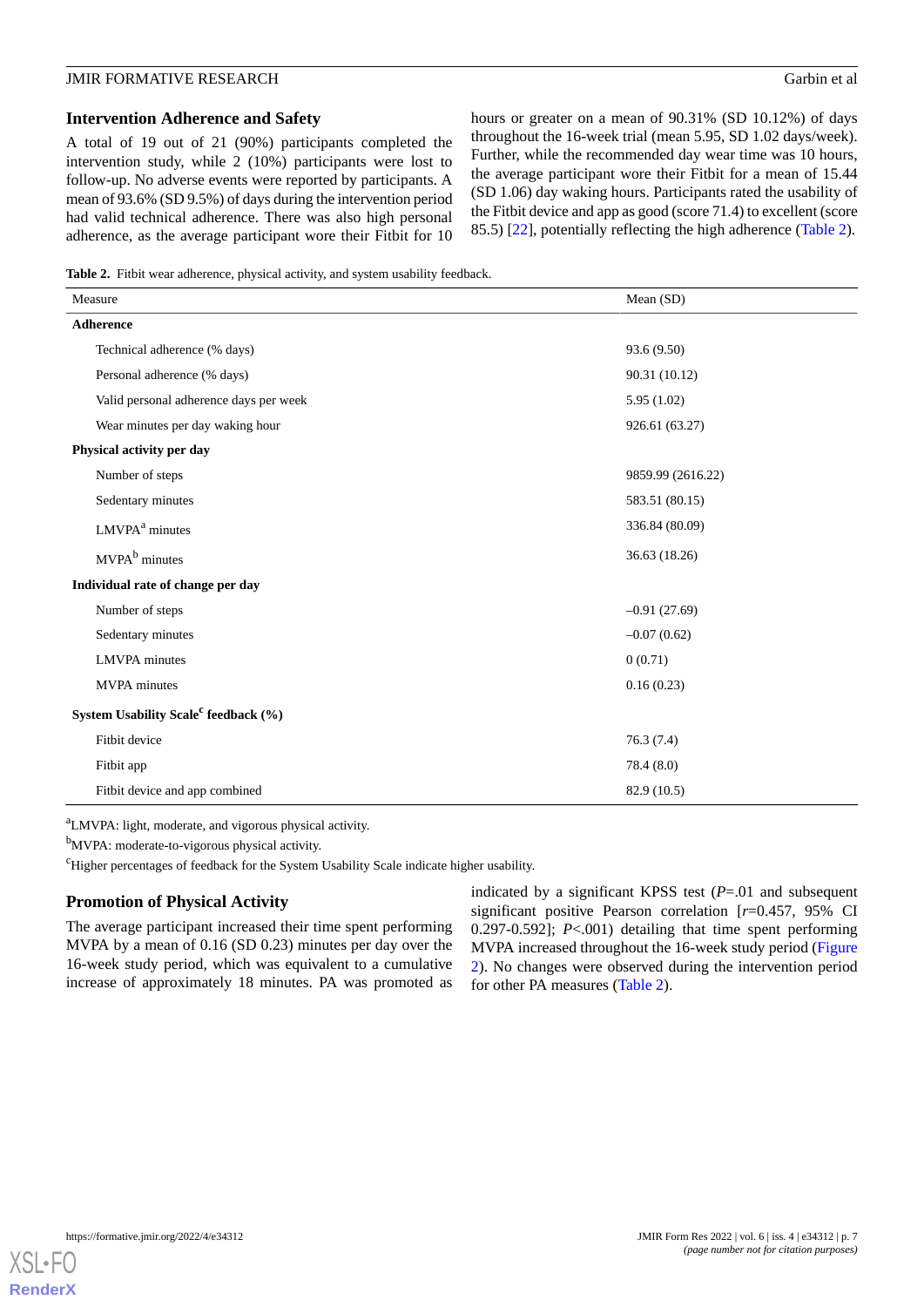<span id="page-7-0"></span>Figure 2. Moderate-to-vigorous physical activity (MVPA) throughout the 16-week intervention. Each dot represents a single week, with the color of the dot specifying the participant. Numbers beside the colored dots represent participant numbers. The box plots detail weekly medians (horizontal red lines) and quartile minutes performing MVPA for the group, while the black line illustrates the slope of MVPA over time for the group.



# **Impact of Behavioral Coaching**

Participants were contacted for behavioral coaching an average of 5.26 (SD 1.88) times by phone and 2.11 (SD 1.63) times in person over the 16-week study period. A Kruskal-Wallis test revealed that median steps and MVPA were greater on days when individuals were contacted via phone (10,495 steps/day, IQR 8547.5-12,979.5, *P=.*03; MVPA: 37 min/day, IQR 10-71.5, *P=.*02) and in person (11,369.5 steps/day, IQR 9886.23-14,214.8, *P=.*01; MVPA: 45.5 min/day, IQR 12.3-69,

*P=.*01) compared to days when individuals were not contacted (10,161 steps/day, IQR 6639-12,371; MVPA: 24 min/day, IQR 0-55; [Figure 3](#page-8-0)). Median sedentary minutes were reduced on days when participants were contacted by phone (561 min/day, IQR 470-639.5, *P*=.04) but not in person (580 min/day, IQR 516.3-637.8, *P*=.43) relative to days with no contact (580.5 min/day, IQR 493-669). No differences were seen in LMVPA regardless of contact (contact by phone: 351 min/day, IQR 282-416, *P=.*10; contact in person: 364.5 min/day, IQR 278.5-422.8, *P=.*16; no contact: 334 min/day, IQR 255-408).

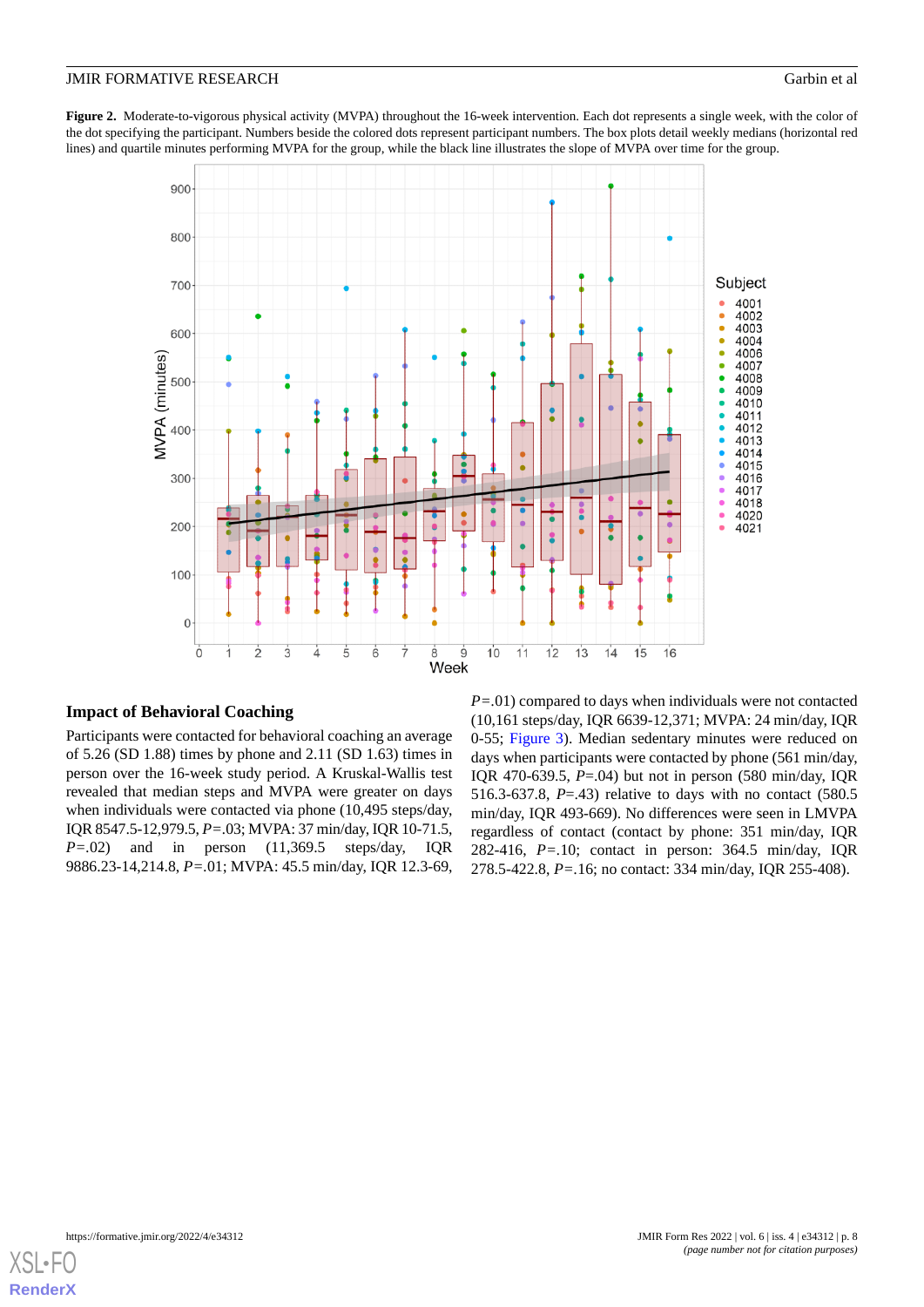<span id="page-8-0"></span>**Figure 3.** The effect of contact type on daily moderate-to-vigorous physical activity (MVPA) minutes. Each dot represents a single day, with the color of the dot specifying the participant. Numbers beside the colored dots represent participant numbers. The violin outline details the overall distribution of each contact type condition, while the box plots depict the medians and quartiles. The horizontal dashed line at 30 MVPA minutes illustrates the recommended number of MVPA minutes per day.



#### **Scales**

<span id="page-8-1"></span>Small effect sizes were observed for improvement in BIPQ scores  $(g=0.30, P=.19)$  and increases in QoLS scores  $(g=0.32, P=.19)$ *P=.*16). A medium effect size was observed for reductions in visits to the LAC+USC Medical Center (effect size *r*=0.44,

*P=.*06; [Table 3\)](#page-8-1). A positive rate of change in steps correlated with reduced LAC+USC Medical Center visits (correlation coefficient  $r = -0.47$ ,  $P = .04$ ; [Figure 4](#page-9-0)). There was no correlation between change in medical center visits and change in other PA measures.

**Table 3.** Measurements before, during, and after the intervention study period.

| Measure                                                   | First measurement <sup>a</sup> , mean (SD) | Second measurement <sup>b</sup> , mean (SD) $P$ value |     | Effect size      |
|-----------------------------------------------------------|--------------------------------------------|-------------------------------------------------------|-----|------------------|
| Brief Illness Perception Questionnaire score <sup>c</sup> | 43.05 (13.11)                              | 39.21 (14.32)                                         | .19 | $0.30^{\rm d}$   |
| Quality of Life Scale score <sup>e</sup>                  | 82.37 (19.05)                              | 87.53 (11.72)                                         | .16 | $0.32^d$         |
| Number of medical center visits (4 months)                | 4.32(2.43)                                 | 3.47(2.84)                                            | .06 | $0.44^{\dagger}$ |

<sup>a</sup>The first measurements for the scales took place at baseline, whereas those for medical center visits took place during a period 16 weeks prior to the start of the study.

<sup>b</sup>The second measurements for the scales took place after the intervention study period, whereas those for medical center visits took place during the 16-week study.

<sup>c</sup>Total scores range from 0 to 80; a higher score indicates a more threatening view of a participant's illness.

<sup>d</sup>This effect size was Hedges *g*.

eTotal scores range from 16 to 112; a higher score indicates a higher perceived quality of life.

<sup>f</sup>This effect size was the *r* statistic.

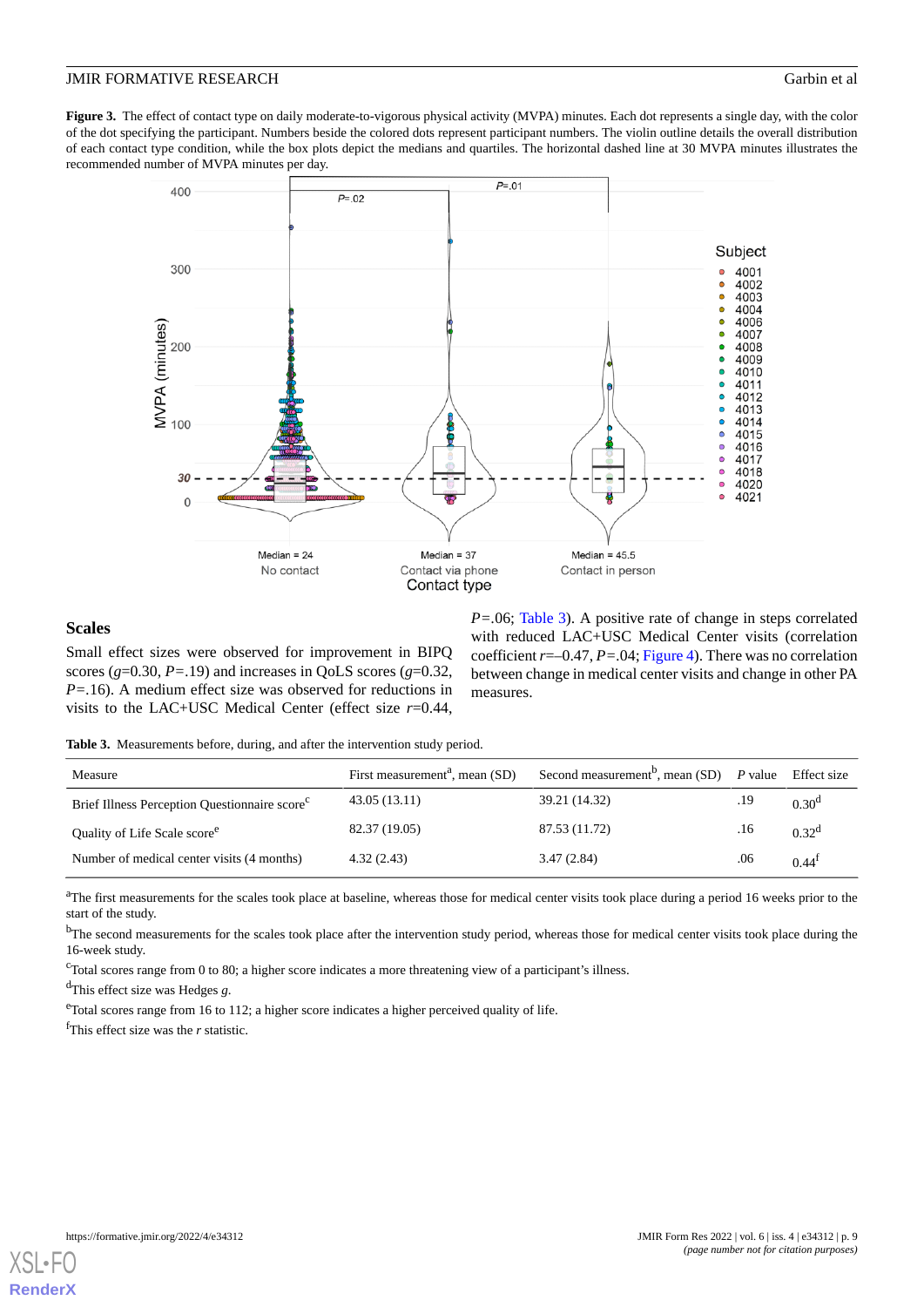<span id="page-9-0"></span>Figure 4. The association between change in medical center visits with rate of change in steps. A negative change in medical center visits indicates that a participant went to the medical center fewer times during the study period than during the period 16 weeks prior to study initiation. Numbers beside the colored dots represent participant numbers.



# *Discussion*

#### **Principal Findings**

The aim of this proof-of-concept study was to assess the feasibility and efficacy of a community-based intervention to promote PA through (1) a wearable Fitbit and (2) behavioral coaching in a sample of Latina women of low socioeconomic status with chronic neurological disorders recruited from the LAC+USC county outpatient neurology clinic. Studies have demonstrated the importance of PA and exercise in reducing morbidity and improving QoL for individuals with chronic neurological disorders, including Parkinson disease, multiple sclerosis, and chronic pain [\[1](#page-10-0),[2](#page-10-1)[,4](#page-11-18),[23\]](#page-11-19). However, these studies typically do not include individuals from minority populations of low socioeconomic status. In general, underserved populations, particularly Latina women, are also less physically active due to numerous barriers to exercise, placing them at high risk for disease burdens associated with chronic illness [[6](#page-11-1)[-8](#page-11-3)]. These barriers include environmental factors, such as great distances with limited public transportation; low socioeconomic status; long working hours; lack of health literacy; limited social support, including extensive family and caregiver demands; and lack of facilities, including gym spaces, outdoor parks, or recreational sites [\[9\]](#page-11-4). Health care–related resources delivered at the community level may remove these barriers by maximizing accessibility and redesigning lifestyles [[24\]](#page-11-20). For example, behavioral coaching and encouragement delivered within the community can help individuals identify goals and develop strategies to incorporate PA into their daily lives that otherwise would have not been considered [[14\]](#page-11-9). Additionally, recent personal activity monitoring technology, such as Fitbit devices, enable individuals to monitor their goals through continuous and goal-directed real-time feedback emphasizing self-selected PA rather than structured exercise.

This proof-of-concept study provided preliminary evidence that programs designed to promote PA through self-monitoring with a personal activity monitor, such as a Fitbit wearable device, in conjunction with behavioral coaching are feasible and impactful

among Latina women of low socioeconomic status and acculturation. Specifically, we observed high adherence to Fitbit wear, consistent with similar intervention studies using the same personal adherence definition (10 waking hours/day) in samples largely consisting of non-Latina, White females [\[11](#page-11-7)]. Potential motivating factors underlying high adherence include (1) initial goal setting, (2) frequent contact with wellness center navigators [[25\]](#page-11-21) to motivate the participants and help with any technological issues, and (3) the incentive for individuals to keep the Fitbit after study completion. Further, it is likely that the community-based nature of the intervention facilitated adherence by reducing barriers to exercise commonly experienced by this population of low socioeconomic status.

Importantly, this study demonstrated the efficacy of the intervention to promote PA over a 16-week period. In general, participants experienced an increase of approximately 18 minutes in daily MVPA over the course of the 16-week period, which nears the World Health Organization recommendations for approximately 20 minutes of PA per day (150 minutes of PA/week) to improve general and brain health [[26\]](#page-12-0). This increase in MVPA was steady (0.16 minutes/day), which suggests that these gains in PA are gradual in nature. Taken together, these findings suggest that reaching recommended MVPA levels may be an achievable and realistic goal. While an increase in MVPA has been observed in similar self-monitoring intervention studies [[12](#page-11-6)[,27](#page-12-1)], it is notable that Latina women and individuals with chronic neurological conditions typically do not achieve recommended levels of PA [[7](#page-11-2)[,28](#page-12-2)] and report many barriers to exercise [[9](#page-11-4)[,29](#page-12-3)].

Interestingly, this study demonstrates that the observed PA promotion was significantly influenced by behavioral coaching within the setting of a community wellness center. Specifically, both behavioral coaching by phone from a wellness center navigator and by in-person visits with an occupational therapist increased individuals' activity as reflected by time spent performing MVPA and daily step count. This finding is consistent with previous reports demonstrating that community-based interventions can promote PA among Latina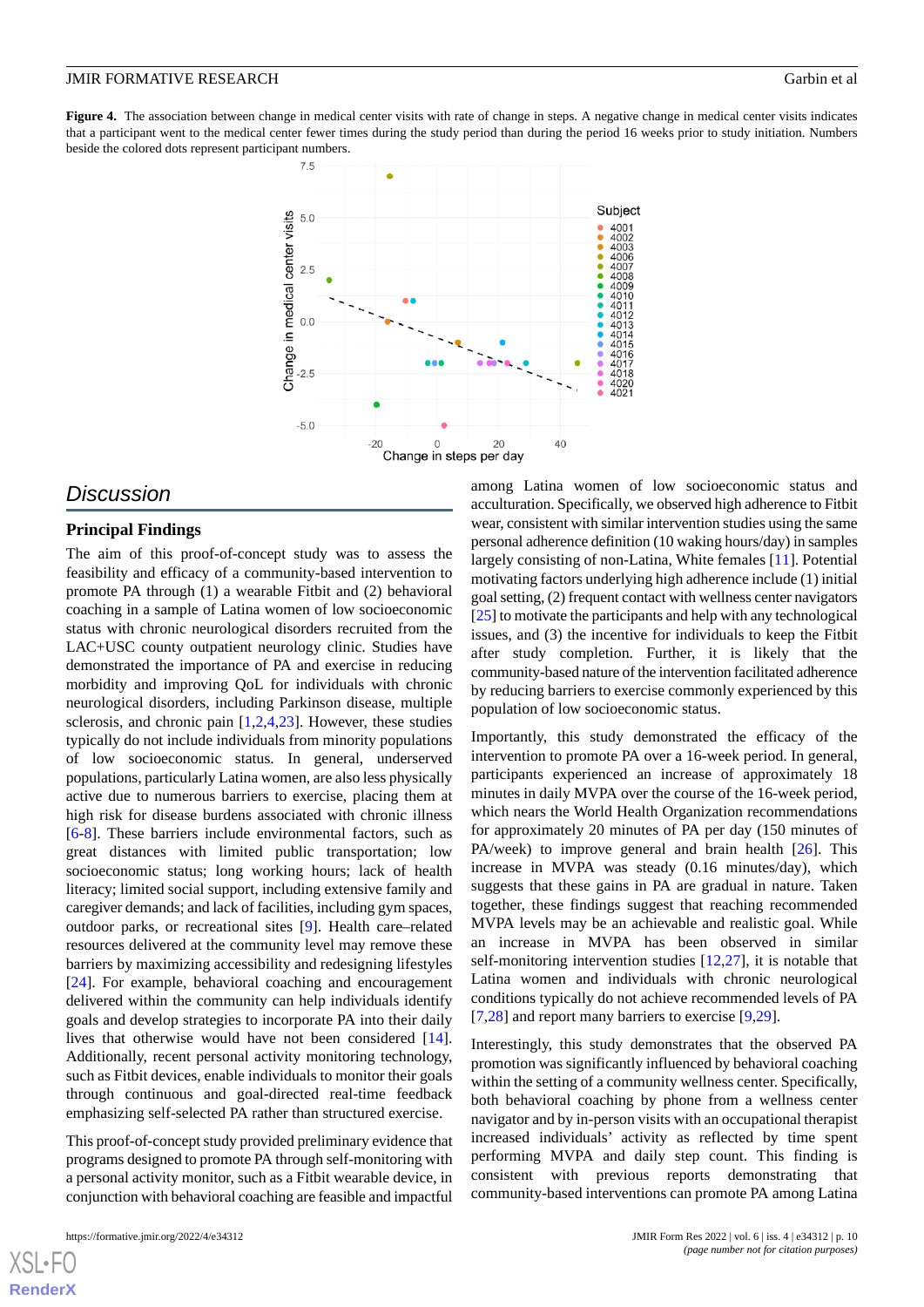women, particularly when led by those within their own community  $[30,31]$  $[30,31]$  $[30,31]$  $[30,31]$ . While the use of Fitbit wearable devices as an intervention is rising in popularity and studies have demonstrated its benefit in promoting PA in the general population of women [\[11](#page-11-7)[-13\]](#page-11-8), our results support the importance of a community-based intervention model that combines Fitbit wear and behavioral coaching to promote PA for Latina women with low socioeconomic status and acculturation characteristics.

Group-level changes in the number of daily steps, illness perception, QoL, and clinical visits were not significantly altered in this study. However, further analyses revealed that an increase in daily step count during the study period was correlated with a reduction in clinical visits. Two potential drivers of this relationship may include either the following: (1) increasing step count to improve the health of individuals, thus reducing medical center visits, or (2) the degree of health-related problems that required medical center visits resulted in reduced step counts. While the former demonstrates the importance of interventions that increase step count, both potential drivers show how monitoring change in daily number of steps may inform health status and the need for clinical visits. In fact, previous work has found that increased step count during inpatient recovery from cancer surgery is predictive of reduced likelihood for hospital readmission [[32\]](#page-12-6). Results from this preliminary study suggest that the predictive strength of daily step count extends to community-based activities. A larger-scale study aimed at examining the relationship between steps and medical center visits is required to better understand the precise underlying mechanisms of this association.

There are limitations to this study due to its nature as a proof-of-concept study assessing feasibility and efficacy of an intervention in a targeted population. The sample size was relatively small, drawn from a specific geographical area, and consisted of a narrow range of neurological disorders, thus limiting our ability to generalize our findings to a larger population of Latina women with chronic neurological disorders. However, this study can be used as a guide for a future large

randomized clinical trial examining PA promotion in this population with specific neurological disorders, including individuals suffering from chronic pain, Parkinson disease, or multiple sclerosis. While not a limitation, variability, including a potential ceiling effect in some individuals, was observed in activity levels between participants throughout the 16-week study. This variability is unsurprising given the proof-of-concept nature of this study focusing on an understudied and underresourced population commonly at risk for adverse health conditions in which little is known about PA engagement. As such, the authors did not use exclusion criteria or stratify based on preintervention activity levels. An additional limitation includes a lack of prestudy PA measurements. Due to this limitation, it is not possible to determine whether the high initial activity levels and step counts observed in the study were due to an initial increase that was secondary to Fitbit wear or whether individuals were already physically active at a high level. Similarly, PA levels or other outcomes following cessation of the formal intervention period were not measured, so we cannot determine whether the long-term benefits of the intervention persisted. Lastly, participants did not keep sleep or activity logs, which resulted in an overreliance on Fitbit data to accurately record these metrics.

# **Conclusions**

This proof-of-concept study supports the feasibility and efficacy of a community-based intervention consisting of self-monitoring by a personal activity monitor, such as a Fitbit, combined with behavioral coaching by phone or in person promoting PA in a sample of Latina women with chronic neurological conditions. Behavioral coaching appears to enhance PA promotion when delivered by a culturally competent intervention team consisting of wellness center navigators from the community as well as an occupational therapist of Latino background. These initial results support the development of future large-scale intervention studies with the goal of providing evidence for the feasibility and effectiveness of PA promotion in this underrepresented population.

# **Acknowledgments**

Thank you to Michael Higgins, Margaret Burnett, and Soma Sahai for their contributions to the study. Special thanks go to our community members for making this study possible, including The Wellness Center navigators, patients, and families of patients. These studies were supported by a grant awarded to GP from the James H Zumberge Faculty Research and Innovation Fund at the University of Southern California.

#### **Data Availability**

<span id="page-10-0"></span>Access to data can be obtained by reasonable request to the contributing or senior authors (AG and GP).

#### <span id="page-10-1"></span>**Conflicts of Interest**

None declared.

#### **References**

 $XS$ -FO **[RenderX](http://www.renderx.com/)**

- 1. Motl RW, Sandroff BM. Benefits of exercise training in multiple sclerosis. Curr Neurol Neurosci Rep 2015 Sep;15(9):62. [doi: [10.1007/s11910-015-0585-6](http://dx.doi.org/10.1007/s11910-015-0585-6)] [Medline: [26223831\]](http://www.ncbi.nlm.nih.gov/entrez/query.fcgi?cmd=Retrieve&db=PubMed&list_uids=26223831&dopt=Abstract)
- 2. Motl RW, McAuley E, Snook EM, Gliottoni RC. Physical activity and quality of life in multiple sclerosis: Intermediary roles of disability, fatigue, mood, pain, self-efficacy and social support. Psychol Health Med 2009 Jan;14(1):111-124 [\[FREE](http://europepmc.org/abstract/MED/19085318) [Full text\]](http://europepmc.org/abstract/MED/19085318) [doi: [10.1080/13548500802241902\]](http://dx.doi.org/10.1080/13548500802241902) [Medline: [19085318](http://www.ncbi.nlm.nih.gov/entrez/query.fcgi?cmd=Retrieve&db=PubMed&list_uids=19085318&dopt=Abstract)]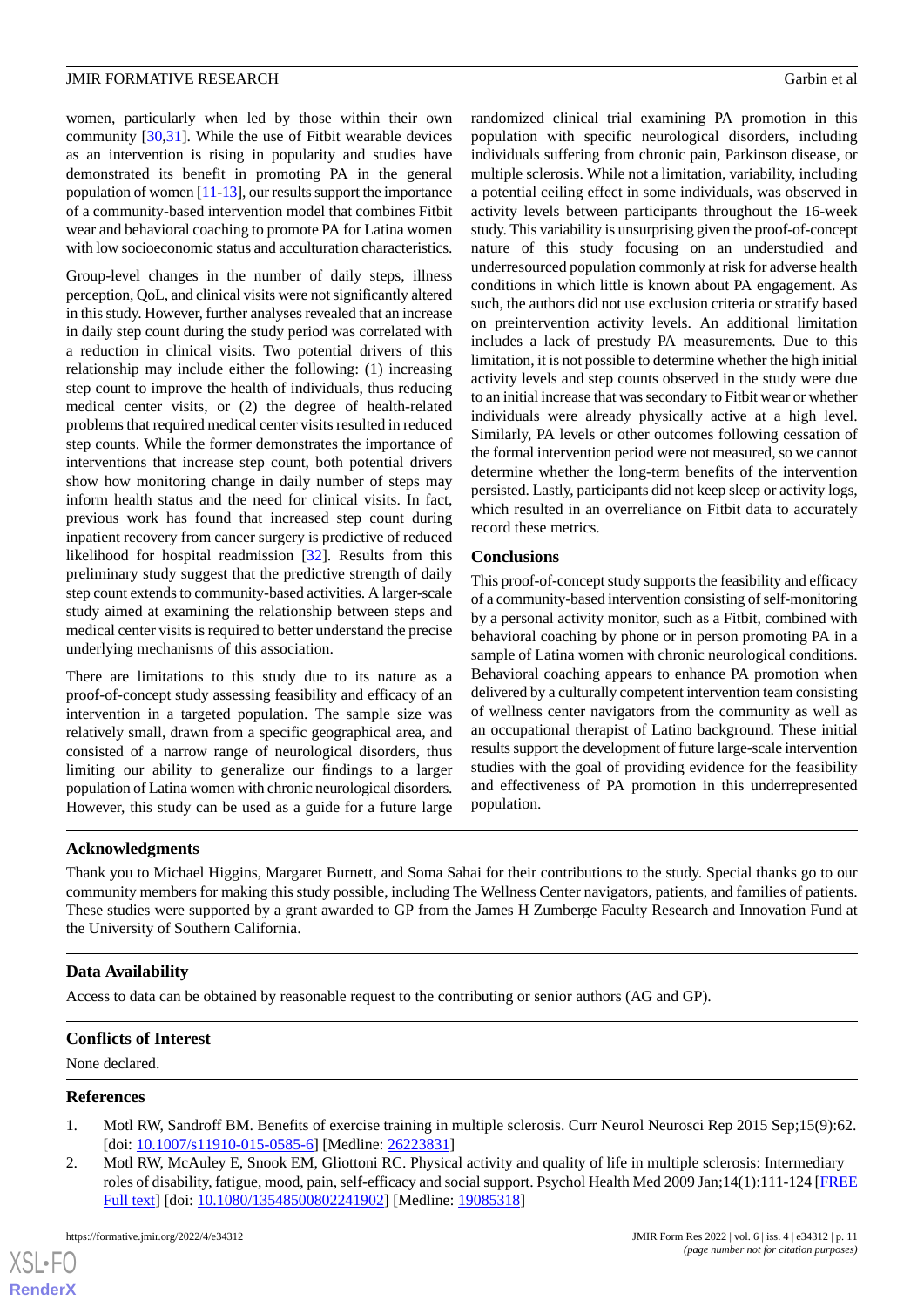- 3. Ahlskog JE. Does vigorous exercise have a neuroprotective effect in Parkinson disease? Neurology 2011 Jul 19;77(3):288-294 [[FREE Full text](http://europepmc.org/abstract/MED/21768599)] [doi: [10.1212/WNL.0b013e318225ab66\]](http://dx.doi.org/10.1212/WNL.0b013e318225ab66) [Medline: [21768599\]](http://www.ncbi.nlm.nih.gov/entrez/query.fcgi?cmd=Retrieve&db=PubMed&list_uids=21768599&dopt=Abstract)
- <span id="page-11-18"></span><span id="page-11-0"></span>4. Crizzle AM, Newhouse IJ. Is physical exercise beneficial for persons with Parkinson's disease? Clin J Sport Med 2006 Sep;16(5):422-425. [doi: [10.1097/01.jsm.0000244612.55550.7d](http://dx.doi.org/10.1097/01.jsm.0000244612.55550.7d)] [Medline: [17016120\]](http://www.ncbi.nlm.nih.gov/entrez/query.fcgi?cmd=Retrieve&db=PubMed&list_uids=17016120&dopt=Abstract)
- 5. Petzinger GM, Fisher BE, McEwen S, Beeler JA, Walsh JP, Jakowec MW. Exercise-enhanced neuroplasticity targeting motor and cognitive circuitry in Parkinson's disease. Lancet Neurol 2013 Jul;12(7):716-726 [\[FREE Full text\]](http://europepmc.org/abstract/MED/23769598) [doi: [10.1016/S1474-4422\(13\)70123-6\]](http://dx.doi.org/10.1016/S1474-4422(13)70123-6) [Medline: [23769598](http://www.ncbi.nlm.nih.gov/entrez/query.fcgi?cmd=Retrieve&db=PubMed&list_uids=23769598&dopt=Abstract)]
- <span id="page-11-2"></span><span id="page-11-1"></span>6. Watson KB, Carlson SA, Gunn JP, Galuska DA, O'Connor A, Greenlund KJ, et al. Physical inactivity among adults aged 50 years and older - United States, 2014. MMWR Morb Mortal Wkly Rep 2016 Sep 16;65(36):954-958 [[FREE Full text](https://doi.org/10.15585/mmwr.mm6536a3)] [doi: [10.15585/mmwr.mm6536a3](http://dx.doi.org/10.15585/mmwr.mm6536a3)] [Medline: [27632143](http://www.ncbi.nlm.nih.gov/entrez/query.fcgi?cmd=Retrieve&db=PubMed&list_uids=27632143&dopt=Abstract)]
- <span id="page-11-3"></span>7. Ickes MJ, Sharma M. A systematic review of physical activity interventions in Hispanic adults. J Environ Public Health 2012;2012:156435 [[FREE Full text](https://doi.org/10.1155/2012/156435)] [doi: [10.1155/2012/156435\]](http://dx.doi.org/10.1155/2012/156435) [Medline: [22496702](http://www.ncbi.nlm.nih.gov/entrez/query.fcgi?cmd=Retrieve&db=PubMed&list_uids=22496702&dopt=Abstract)]
- <span id="page-11-4"></span>8. Crespo CJ, Smit E, Carter-Pokras O, Andersen R. Acculturation and leisure-time physical inactivity in Mexican American adults: Results from NHANES III, 1988-1994. Am J Public Health 2001 Aug;91(8):1254-1257. [Medline: [11499114](http://www.ncbi.nlm.nih.gov/entrez/query.fcgi?cmd=Retrieve&db=PubMed&list_uids=11499114&dopt=Abstract)]
- <span id="page-11-5"></span>9. Larsen BA, Pekmezi D, Marquez B, Benitez TJ, Marcus BH. Physical activity in Latinas: Social and environmental influences. Womens Health (Lond) 2013 Mar;9(2):201-210 [[FREE Full text](https://journals.sagepub.com/doi/10.2217/whe.13.9?url_ver=Z39.88-2003&rfr_id=ori:rid:crossref.org&rfr_dat=cr_pub%3dpubmed)] [doi: [10.2217/whe.13.9\]](http://dx.doi.org/10.2217/whe.13.9) [Medline: [23477325](http://www.ncbi.nlm.nih.gov/entrez/query.fcgi?cmd=Retrieve&db=PubMed&list_uids=23477325&dopt=Abstract)]
- <span id="page-11-7"></span>10. Hartman SJ, Nelson SH, Weiner LS. Patterns of Fitbit use and activity levels throughout a physical activity intervention: Exploratory analysis from a randomized controlled trial. JMIR Mhealth Uhealth 2018 Mar 05;6(2):e29 [[FREE Full text](https://mhealth.jmir.org/2018/2/e29/)] [doi: [10.2196/mhealth.8503\]](http://dx.doi.org/10.2196/mhealth.8503) [Medline: [29402761\]](http://www.ncbi.nlm.nih.gov/entrez/query.fcgi?cmd=Retrieve&db=PubMed&list_uids=29402761&dopt=Abstract)
- <span id="page-11-6"></span>11. Cadmus-Bertram L, Marcus BH, Patterson RE, Parker BA, Morey BL. Use of the Fitbit to measure adherence to a physical activity intervention among overweight or obese, postmenopausal women: Self-monitoring trajectory during 16 weeks. JMIR Mhealth Uhealth 2015 Dec 19;3(4):e96 [\[FREE Full text\]](https://mhealth.jmir.org/2015/4/e96/) [doi: [10.2196/mhealth.4229](http://dx.doi.org/10.2196/mhealth.4229)] [Medline: [26586418\]](http://www.ncbi.nlm.nih.gov/entrez/query.fcgi?cmd=Retrieve&db=PubMed&list_uids=26586418&dopt=Abstract)
- <span id="page-11-8"></span>12. Cadmus-Bertram LA, Marcus BH, Patterson RE, Parker BA, Morey BL. Randomized trial of a Fitbit-based physical activity intervention for women. Am J Prev Med 2015 Sep;49(3):414-418 [[FREE Full text](http://europepmc.org/abstract/MED/26071863)] [doi: [10.1016/j.amepre.2015.01.020](http://dx.doi.org/10.1016/j.amepre.2015.01.020)] [Medline: [26071863](http://www.ncbi.nlm.nih.gov/entrez/query.fcgi?cmd=Retrieve&db=PubMed&list_uids=26071863&dopt=Abstract)]
- <span id="page-11-9"></span>13. Abrantes AM, Blevins CE, Battle CL, Read JP, Gordon AL, Stein MD. Developing a Fitbit-supported lifestyle physical activity intervention for depressed alcohol dependent women. J Subst Abuse Treat 2017 Sep;80:88-97 [[FREE Full text](http://europepmc.org/abstract/MED/28755778)] [doi: [10.1016/j.jsat.2017.07.006\]](http://dx.doi.org/10.1016/j.jsat.2017.07.006) [Medline: [28755778\]](http://www.ncbi.nlm.nih.gov/entrez/query.fcgi?cmd=Retrieve&db=PubMed&list_uids=28755778&dopt=Abstract)
- <span id="page-11-10"></span>14. Clark F, Jackson J, Carlson M, Chou C, Cherry BJ, Jordan-Marsh M, et al. Effectiveness of a lifestyle intervention in promoting the well-being of independently living older people: Results of the Well Elderly 2 randomised controlled trial. J Epidemiol Community Health 2012 Sep;66(9):782-790 [\[FREE Full text\]](http://jech.bmj.com/lookup/pmidlookup?view=long&pmid=21636614) [doi: [10.1136/jech.2009.099754\]](http://dx.doi.org/10.1136/jech.2009.099754) [Medline: [21636614](http://www.ncbi.nlm.nih.gov/entrez/query.fcgi?cmd=Retrieve&db=PubMed&list_uids=21636614&dopt=Abstract)]
- <span id="page-11-11"></span>15. Berkowitz SA, Traore CY, Singer DE, Atlas SJ. Evaluating area-based socioeconomic status indicators for monitoring disparities within health care systems: Results from a primary care network. Health Serv Res 2015 Apr;50(2):398-417 [[FREE Full text](http://europepmc.org/abstract/MED/25219917)] [doi: [10.1111/1475-6773.12229\]](http://dx.doi.org/10.1111/1475-6773.12229) [Medline: [25219917](http://www.ncbi.nlm.nih.gov/entrez/query.fcgi?cmd=Retrieve&db=PubMed&list_uids=25219917&dopt=Abstract)]
- <span id="page-11-13"></span><span id="page-11-12"></span>16. Ellison J, Jandorf L, Duhamel K. Assessment of the Short Acculturation Scale for Hispanics (SASH) among low-income, immigrant Hispanics. J Cancer Educ 2011 Sep;26(3):478-483 [\[FREE Full text\]](http://europepmc.org/abstract/MED/21688089) [doi: [10.1007/s13187-011-0233-z\]](http://dx.doi.org/10.1007/s13187-011-0233-z) [Medline: [21688089](http://www.ncbi.nlm.nih.gov/entrez/query.fcgi?cmd=Retrieve&db=PubMed&list_uids=21688089&dopt=Abstract)]
- <span id="page-11-14"></span>17. Burckhardt CS, Anderson KL. The Quality of Life Scale (QOLS): Reliability, validity, and utilization. Health Qual Life Outcomes 2003 Oct 23;1:60 [\[FREE Full text\]](https://hqlo.biomedcentral.com/articles/10.1186/1477-7525-1-60) [doi: [10.1186/1477-7525-1-60](http://dx.doi.org/10.1186/1477-7525-1-60)] [Medline: [14613562](http://www.ncbi.nlm.nih.gov/entrez/query.fcgi?cmd=Retrieve&db=PubMed&list_uids=14613562&dopt=Abstract)]
- <span id="page-11-16"></span><span id="page-11-15"></span>18. Broadbent E, Petrie KJ, Main J, Weinman J. The Brief Illness Perception Questionnaire. J Psychosom Res 2006 Jun;60(6):631-637. [doi: [10.1016/j.jpsychores.2005.10.020](http://dx.doi.org/10.1016/j.jpsychores.2005.10.020)] [Medline: [16731240\]](http://www.ncbi.nlm.nih.gov/entrez/query.fcgi?cmd=Retrieve&db=PubMed&list_uids=16731240&dopt=Abstract)
- <span id="page-11-17"></span>19. Finstad K. The system usability scale and non-native English speakers. J Usability Stud 2006 Aug;1(4):185-188 [\[FREE](https://uxpajournal.org/wp-content/uploads/sites/7/pdf/JUS_Finstad_Aug2006.pdf) [Full text\]](https://uxpajournal.org/wp-content/uploads/sites/7/pdf/JUS_Finstad_Aug2006.pdf)
- <span id="page-11-19"></span>20. The R Project for Statistical Computing. URL: <https://www.R-project.org/> [accessed 2018-01-31]
- 21. Dinno A. Package 'dunn.test'. The Comprehensive R Archive Network. 2017 Oct 27. URL: [http://cran.stat.unipd.it/web/](http://cran.stat.unipd.it/web/packages/dunn.test/dunn.test.pdf) [packages/dunn.test/dunn.test.pdf](http://cran.stat.unipd.it/web/packages/dunn.test/dunn.test.pdf) [accessed 2018-01-30]
- <span id="page-11-21"></span><span id="page-11-20"></span>22. Bangor A, Kortum P, Miller J. Determining what individual SUS scores mean: Adding an adjective rating scale. J Usability Stud 2009 May;4(3):114-123 [[FREE Full text\]](https://uxpajournal.org/wp-content/uploads/sites/7/pdf/JUS_Bangor_May2009.pdf)
- 23. Amin FM, Aristeidou S, Baraldi C, Czapinska-Ciepiela EK, Ariadni DD, Di Lenola D, European Headache Federation School of Advanced Studies (EHF-SAS). The association between migraine and physical exercise. J Headache Pain 2018 Sep 10;19(1):83 [\[FREE Full text\]](https://thejournalofheadacheandpain.biomedcentral.com/articles/10.1186/s10194-018-0902-y) [doi: [10.1186/s10194-018-0902-y\]](http://dx.doi.org/10.1186/s10194-018-0902-y) [Medline: [30203180\]](http://www.ncbi.nlm.nih.gov/entrez/query.fcgi?cmd=Retrieve&db=PubMed&list_uids=30203180&dopt=Abstract)
- 24. Bantham A, Taverno Ross SE, Sebastião E, Hall G. Overcoming barriers to physical activity in underserved populations. Prog Cardiovasc Dis 2021;64:64-71. [doi: [10.1016/j.pcad.2020.11.002\]](http://dx.doi.org/10.1016/j.pcad.2020.11.002) [Medline: [33159937](http://www.ncbi.nlm.nih.gov/entrez/query.fcgi?cmd=Retrieve&db=PubMed&list_uids=33159937&dopt=Abstract)]
- 25. Cleland CL, Tully MA, Kee F, Cupples ME. The effectiveness of physical activity interventions in socio-economically disadvantaged communities: A systematic review. Prev Med 2012 Jun;54(6):371-380. [doi: [10.1016/j.ypmed.2012.04.004](http://dx.doi.org/10.1016/j.ypmed.2012.04.004)] [Medline: [22521997](http://www.ncbi.nlm.nih.gov/entrez/query.fcgi?cmd=Retrieve&db=PubMed&list_uids=22521997&dopt=Abstract)]